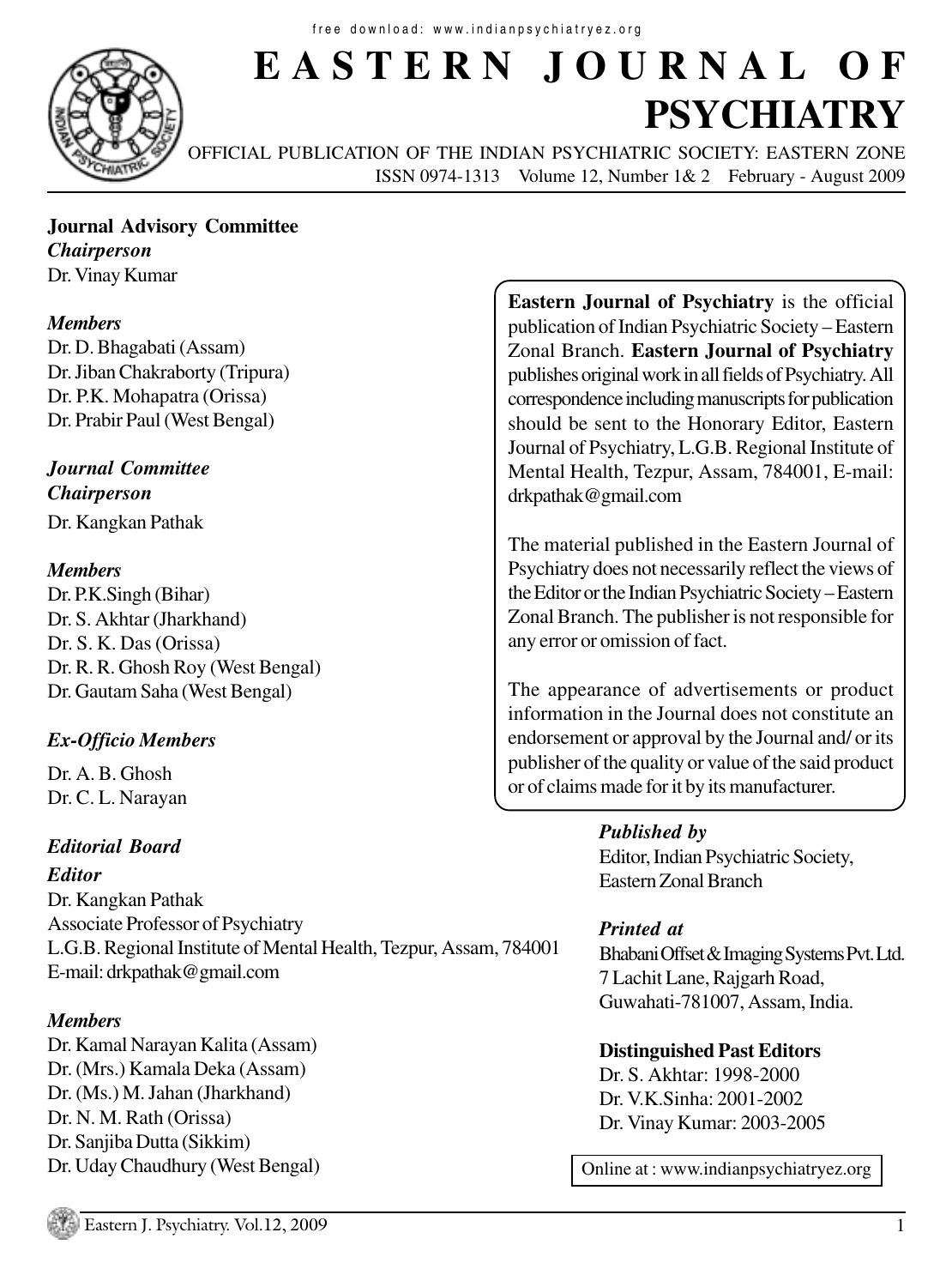# COMMUNICATION FROM ABROAD

# **TRAUMA REPETITION : INTERVENTION IN PSYCHOLOGICALLY SAFE PLACES**

Claudio Mochi

Registered Play Therapist Supervisor, Roma, Italy

In my early exposure to the psychological disaster field, I learned about two kinds of psychic traumas. The first being Trauma with capital "T" in which there is "a strong overwhelming event that renders an individual temporarily helpless and unable to use ordinary coping and defensive operations of ego in the face of intolerable danger, anxiety or instinctual arousal" <sup>1</sup>. The second being a small trauma that consists of several smaller stressful events that might produce, with their cumulative effects, destabilization of the individual's psychic equilibrium and stimulus barrier.

My experience taught me that these definitions could be an oversimplification of reality. But it also led me toward a couple of questions: what happens when a big Traumatic experience, a strong overwhelming event, is recurring just as much as the small ones? And what can a mental health professional do to be supportive in such occurrences?

In considering these questions and the issues related to them, I will focus on the occurrence of multiple disasters based on my trauma work experience in Palestine.

The following pages will consider, in particular, children's reactions according to their environmental and psychosocial problems and the related possibilities of psychological intervention. To start, I will address some of the features of the Occupied Territories Scenario that led to the following considerations.

#### *A Personal Note:*

*The idea for this article was stimulated by recent happenings in Gaza, even though I worked in Palestine occupied territories and in the Gaza strip in 2005/ 2006. I would l like to state that what I am writing has no political connotations nor is it meant to address rights or wrongs. Rather its intent is to deal with the issue of being supportive in a potentially traumatic situation where there are no prospects of future improvement.*

123456789012345678901234567890121234567890123456789012345678901212345678901

123456789012345678901234567890121234567890123456789012345678901212345678901

123456789012345678901234567890121234567890123456789012345678901212345678901 123456789012345678901234567890121234567890123456789012345678901212345678901 **Correspondence :** Claudio Mochi 123456789012345678901234567890121234567890123456789012345678901212345678901 123456789012345678901234567890121234567890123456789012345678901212345678901 123456789012345678901234567890121234567890123456789012345678901212345678901 1 1 Registered Play Therapist Supervisor Via G. Coppede, 15 123456789012345678901234567890121234567890123456789012345678901212345678901 123456789012345678901234567890121234567890123456789012345678901212345678901 1 1 00163 Roma, Italy, Email:cmochi@apt-italia.org1 1 *In focusing on multiple recurrent trauma, I am specifically referring to the experiences of Palestine and Palestinian children where I had personal experiences. The absence of mentioning any other similar situations is due to my lack of direct personal experience and was not intended to underestimate other circumstances of suffering.*

#### **PALESTINE AND RECURRING DISASTERS**

Disasters, either natural or human-made, are characterized by large-scale damage that overwhelms the social structure and impairs the social functioning<sup>2</sup>. These crisis events leave the people with their pain and fears, causing them to live in extremely stressful conditions. In most cases a disaster will "physically" leave the population safe from recurrences of potential new threats, but often though not "psychologically."

The Palestinian Scenario in Occupied Territories is quite unique due to the combination of three factors:

Human-made disasters involve specific additional elements as compared to natural disasters that cause extreme stress;

Critical circumstances are overwhelming and potentially harmful events are still taking place;

Disaster occurrences last for a very long time and there is no clear prospect of improvement.

#### **CHILDREN'S CONDITION AFTER A TRAUMATIC EVENT**

#### **Critical life events and psychological suffering**

Life events affect the individual's psychological condition. Every situation that exceed one's capability to adapt produces anxiety which can interfere with the individual's normal functioning. The events that are most critical for the individual's well being and results in the greatest potential impairment are: "personal experiences or witnessing of life-threatening events or serious injuries, or physical threats to the integrity of self or others". These circumstances can create a condition of severe psychological suffering, such as PTSD" <sup>3</sup>. Gilliland and James  $(1997)^4$  maintain that severe affective, cognitive and behavioral malfunctioning might be caused even when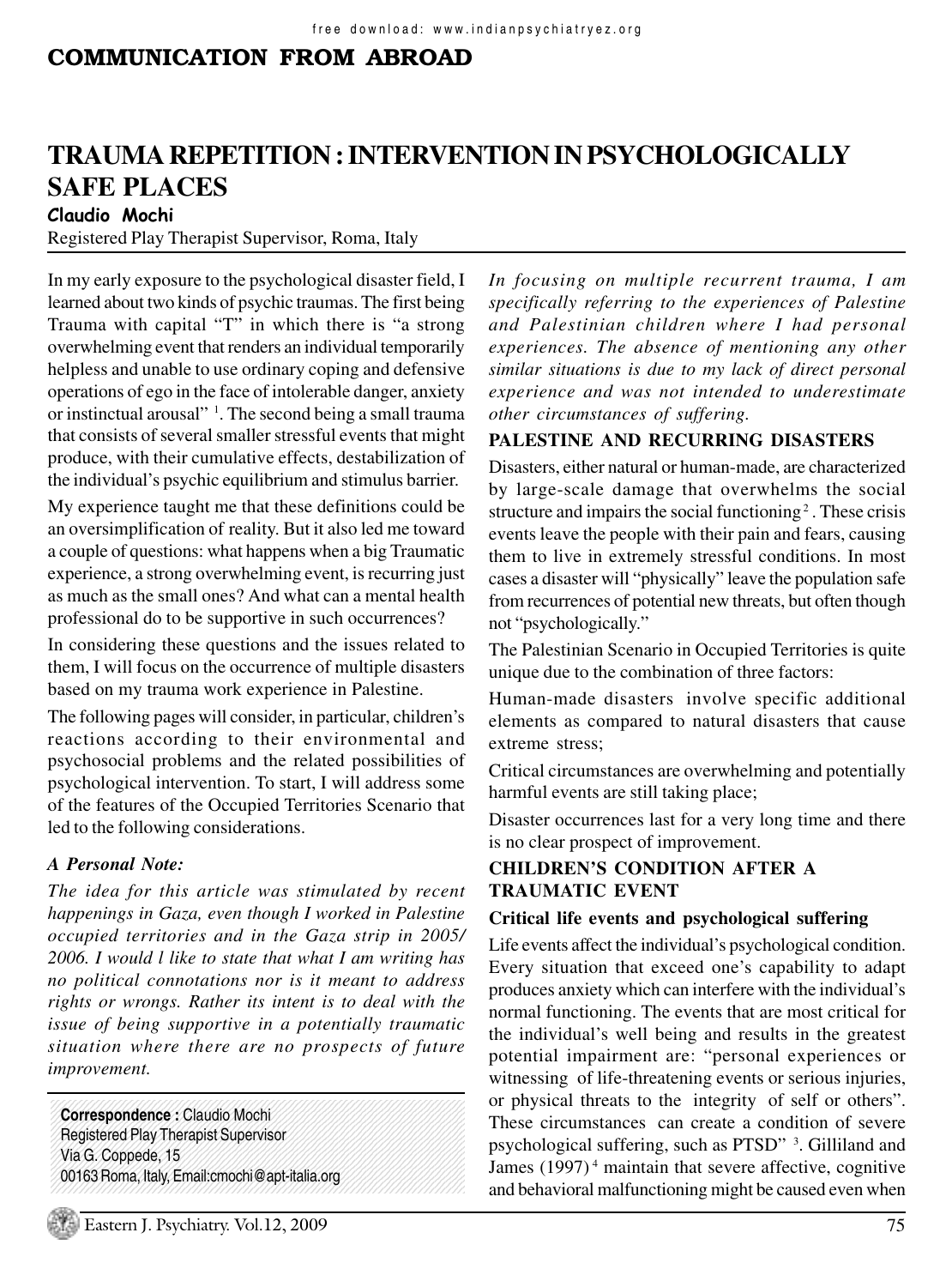these threats are just "perceived' as such.

With specific regard to children, we should add that "every" experience that exceeds their control and their capacity to cope is anxiety provoking and potentially traumatizing". Even though there are several criteria (individual, social and environmental) influencing the individual's sense of vulnerability, "no one is to be considered immune from the occurrence of psychological symptoms in the aftermath of a critical event"<sup>5</sup>. This applies in particular to children who are more vulnerable to stress than adults "because they have had fewer opportunities, by virtue of their younger ages, to develop a wide range of coping mechanisms to events"<sup>6</sup> and because "they bear the burden of being the least able to voice their feelings and fears<sup> $7$ </sup>.

Moreover, as it is probably easy to figure, critical events in childhood, have a greater biopsychological impact on their condition and on their personality development compared to adulthood. "Trauma in childhood can disrupt normal developmental maturation"<sup>8</sup> and sometimes leave permanent consequences in a way that as Perry said, "a piece of the child is lost forever"<sup>9</sup>.

#### **Environmental and Psychosocial Problems in Palestine**

I will highlight those environmental and psychosocial problems listed in the DSM-IV-TR<sup>3</sup> that are recurrent in the daily life of most of the people living in Occupied Territories :

Problems with primary support group - e.g. death of family member, health problems in the family; disruption of family, removal from home, etc.

Problems related to the social environment e.g. death or loss of friend, inadequate social support.

Educational problems - e.g. inadequate (*insecure)* school environment

#### **Occupational problems**

Housing problems - e.g. inadequate housing, unsafe neighborhood

### **Economic problems**

Problems related interaction with legal system/crime e.g. arrest, incarceration, litigation, victim of crime.

Other psychosocial and environmental problems - e.g. exposure to disasters, war, other hostilities.

#### **The Psychological Condition of Psychic Trauma**

The above listed events and circumstances have the potential to cause either a psychic trauma as intended by Freud, as a process initiated by an immediate situation which confronts an individual with an acute overwhelming threat, and a cumulative trauma, that instead originates from attenuated but repeated psychic insult or emotional deprivation<sup>1</sup>. The aim of this section is to describe a general framework of psychic trauma in order to reflect on the possibility of intervention.

The general picture of the impact of Psychic trauma on individuals usually involves the following conditions  $10$ :

- Hyper-arousal.

- Helplessness, powerlessness.

- Difficulty or incapability (or to be dependent on others for) to act in a suitable way according to danger, take care of himself and of personal security.

- Cognitive modification with relation to the way the individual looks at him/herself, others and the world.

- Incapability of assimilating the traumatic experience.

The person might also react as if the event is going to happen again.

"Specifically when enough of their sensations match the imprints from the original trauma these people activate biological systems that make them react as if they were being traumatized anew"<sup>10</sup>.

Even though there is not unanimous consensus on the possibility that children develop the same symptoms of adults, it is quite accepted that there are some reactions in common and that there are several others that are age related. Listed below are symptoms<sup>3,6</sup> related to different developmental age periods.

Among the most common symptoms for infants are that they become very dependent, cling to parents, fear separation, have arousal symptoms such as being easily startled and irritabile, and crying and a deep sense of shame. Preschoolers are likely to report nightmares of monsters, have a tendency to relive trauma in their play without realizing they are doing it, display regressive behaviors (encopresis, enuresis) and somatic complaints (headaches and stomachaches). Symptoms in school-age children include a reduced interest in customary activities, a foreshortened sense of the future which may be expressed, as well as omen formation (belief in the ability to predict future calamities), verbal or physical aggression, elaborate post traumatic play with possible involvement of friends in the reenactment, and guilt over actions taken. Adolescents, unlike younger children, might show adultlike PTSD symptoms including flashbacks, preoccupation with concerns secondary to the traumatic event (parental punishment), increased drug and alcohol use, and fighting with parents and/or siblings.

### **Psychological Intervention**

"The negative impact of trauma can be extensive and long-term if left unnoticed and untreated". The presence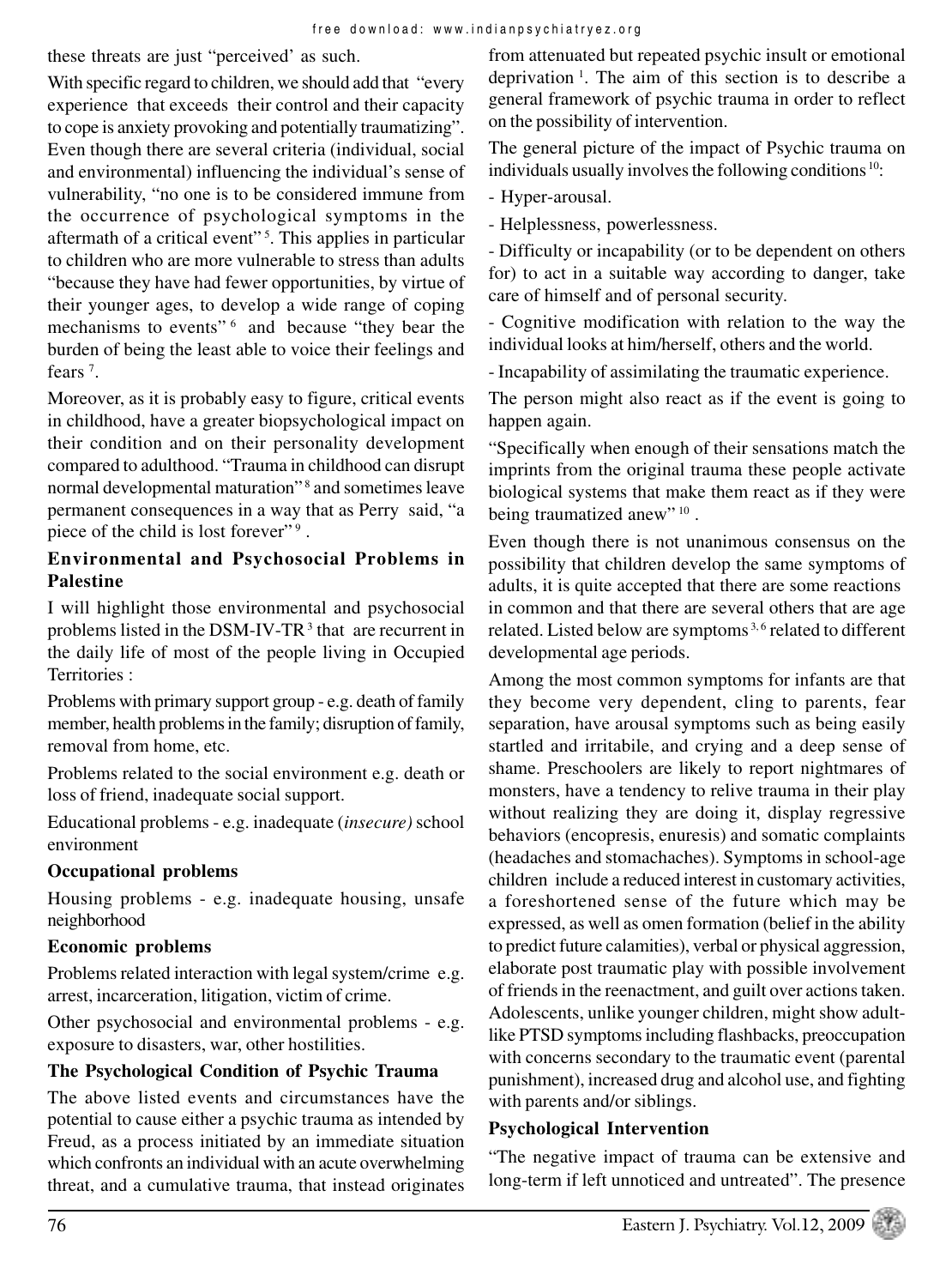of one or another reaction noted above (apart from the post- traumatic play) does not mean that a severe posttraumatic reaction is taking place, even though the persistence of one or more of them suggests that the possibility of psychological intervention should be considered<sup>6</sup>.

There are a variety of possible interventions with regard to the support and treatment of individuals affected by critical events. The differences are related to the duration of the intervention, the clinical approach and the specific aims of the intervention itself. What each has in common is the starting point aimed "to stabilize the situation by helping individuals or groups to feel safe" <sup>10, 11</sup>.

The key factors in determining psychic trauma and malfunctioning are overwhelming, threatening and harmful events together with the perception of lack of control, therefore the supporting process should "start with the establishment of an environment that has some predictability and safety"<sup>12</sup>.

Jung used the term *temanos* to describe the safe and welcoming space of therapy<sup>13</sup>, since the aim of therapy is to "provide a troubled child a safe place from physical and psychological harm, where she can let her guard down sufficiently to explore her thoughts, feelings, and life"<sup>14</sup>. The issue of safety is an essential basis in all therapeutic contexts, and it is easy to imagine how valuable it is in the context of recurrent critical events.

Once the individual feels safe, he is ready to begin the course to regain psychic equilibrium and process his trauma, integrating traumatic memories, slowly recovering his self-regulation<sup>7</sup>, re-establishing social connections, retrieving previously practiced coping skills or learning new ones.

Programs providing psychological support in disaster situations are increasingly founding their intervention upon the creation of safe places. Whether the interventions are time-limited or intensive long term, the underlying principle of a safe place is to offer a place where people are secure from potential harm or threat. A place where social connections can be re-established, a sense of predictability is determined and where cognitive and belief distortions can be identified and reframed. In long term interventions when the feeling of safety is regained then different psychological and social problems can be identified and then addressed.

# **Psychological Intervention in Palestine**

Hopelessness and helplessness very often accompany traumatic circumstances even when a setting of physical and social security is reestablished. But what happens to people when these aspects continue to be insecure?

Together with my colleagues of the Palestinian Red Cross Society, when we were establishing our psychosocial centers in Bethlehem, Hebron and Khan Yunis in Gaza city, I realized that the cornerstone of our program of support could not be put into place. Physical safety could not be provided; reassurance about future potential harmful happenings could not be granted even in the psychosocial centers. The very basis of those centers could not be applied. So what kind of intervention could actually be done in order to be helpful and supportive?

### **A Psychological Safe Place**

What could be done, and actually is still done, is to create a context where some level of psychological safety could be fostered, in order to give a chance for what Williams-Grey  $(1999)^{15}$  called "emotional refueling".

The idea of a "psychological safe" place is to create a place where, regardless of the external contingencies, it is possible to take distance from reality, make connections with other people in the same condition, foster respect for each other, enhance some level of predictability, and where the complete expression of oneself could be insured.

How to Create a Psychological Safe Place: The Power of Relationship and the Power of Play

The idea of a psychological safe place rests upon the assumption that some level of psychological safety can be enhanced even in difficult, unpredictable contexts, when such a setting is based upon certain conditions (place, space, material and other facilities), techniques and most of all upon specific factors. Factor here is meant as an element, a power or a dynamic with intrinsic positive therapeutic effect <sup>16</sup>.

Among all the possible characteristics, the core issue in creating a context of psychological safety is "the careful consideration and professional application" of two special factors: the power of play and the power of relationship.

The next paragraphs underline why these two elements are so important, how they can foster psychological safety and on what basis psychological safety can be effective in providing support to children living in "an out of control and overwhelming" context.

# **The Power of Relationship**

"The most important single influence in the life of a person is another person"<sup>17</sup>. Relationships are extremely powerful and even if I doubted it myself, I've seen how it can be supportive and can even make a difference in highly overwhelming contexts such as with human-made disasters. Gramezy<sup>17</sup> found that "the presence of at least one supportive, caring person in the life of a youngster exposed to war, loss of total family and other horrors could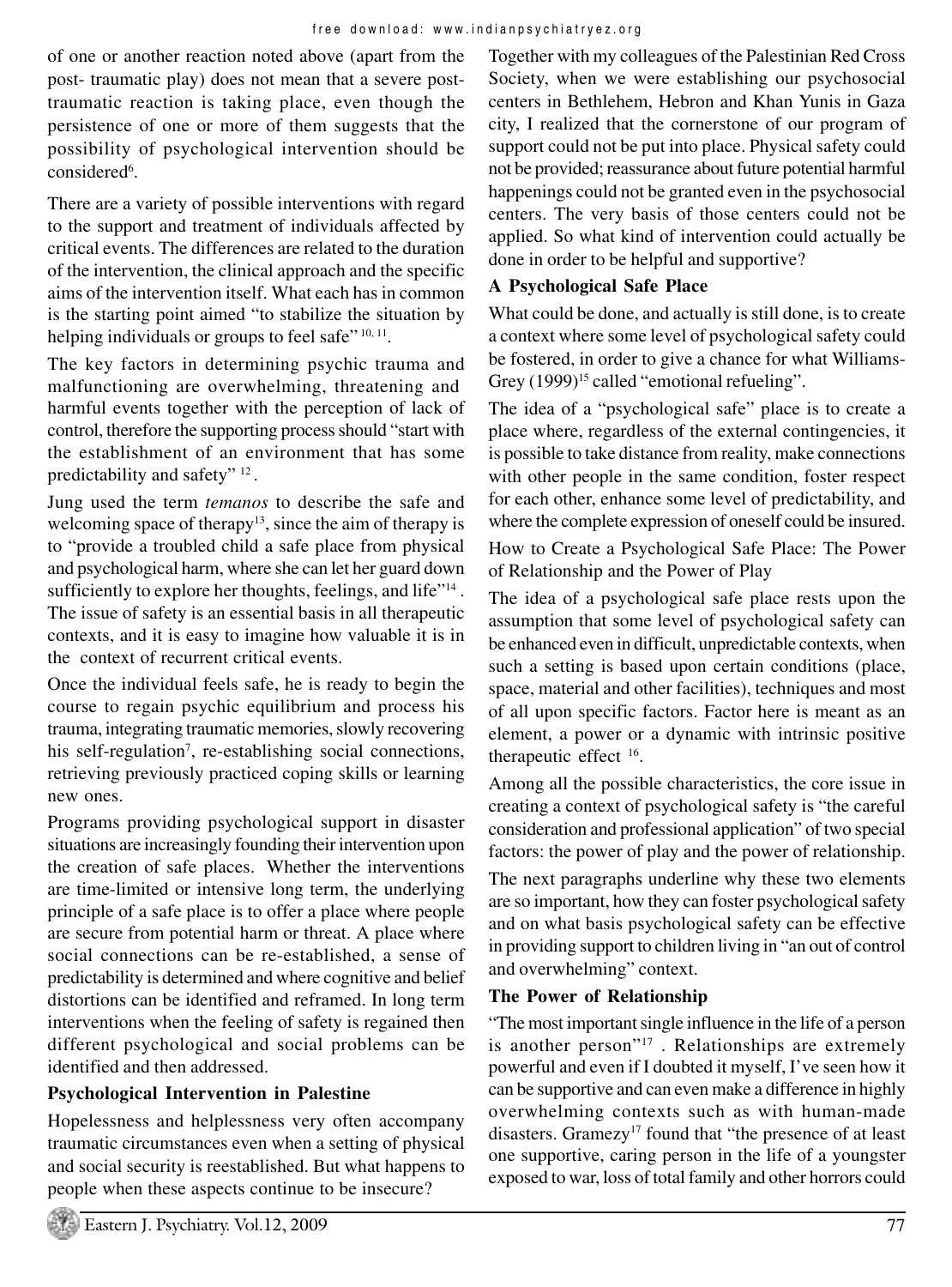make the difference in maintaining positive mental health". Allen (1939)<sup>18</sup> and later Rogers underscored the relevance of the relationship as a major therapeutic factor. According to Rogers the therapist's personal attitude is more effective in the relationship than his professional training, his professional orientation and his techniques<sup>19,</sup>  $20$ . Not all approaches share this view, even though "all child therapeutic approaches would acknowledge the value of the positive child-therapist relationship"<sup>17</sup>. Relationship can be by itself a powerful means and at the same time a very sensitive issue. With people living in extremely stressful circumstances the therapeutic relationship "is a cornerstone of effective treatment; it tends to be extraordinarily complex, particularly since interpersonal aspects of the trauma, such as mistrust, betrayal, dependency, love and hate tend to be replayed within the therapeutic dyad"<sup>8</sup>.

Considering the "potential" of relationships and Allen's thoughts regarding these circumstances, it is important to give particular emphasis to relationships as Allen (1939) <sup>18</sup>stated " it is the quality of the relationship that determines the therapeutic outcome". In this regard Rogers (1962)<sup>19</sup> suggested some essential attitudes that the therapist should develop in order to establish a "psychologically safe", effective and supportive relationship:

- Authenticity
- Genuineness
- Warmth
- Respect
- Positive and unconditional consideration
- Non-possessive acceptance.

This last point is probably the most important. As pointed out by Allen once "the client is accepted, he has an opportunity to go ahead with his difficulties that are most concerning to him. He is not kept busy defending himself against being helped and being remade".

Particularly in the circumstances described, these attitudes do not pertain just to mental health professionals, but also other professionals working with children (in a centre, or school, or other social places) can be trained properly and contribute to creating an atmosphere of acceptance and psychological safety.

The experience of Palestine made clear for me another key factor connected to the relationship: "modeling". Where helplessness, a hopeless lack in future perspective, and a strong sense of vulnerability reign, children's relationship with people who are competent in their profession, self-confident and playful, and prove daily the efficacy of their coping skills, offers a great opportunity for enhancing their (the child's) perception of safety, developing more positive future perspectives, and for giving positive examples to consider or model.

In talking about relationship and support, it would be important to comment on the child's relationship with parents, even though this topic does not strictly pertain to the discussion of centers. As can be imagined family members are an essential element for the child's wellbeing, since "children and adolescents with greater family support and less parental distress have lower levels of PTSD symptoms".Even the early relationship with parents is relevant as it is stated by Herman  $(1992)^{12}$  that the "early" bonding with parents that establishes trust, predictability and security often translates into healthy resolution of normative developmental tasks and adaptive responses to difficult life stressors". On the whole "families have a huge bearing on how their members respond to trauma." The manner of their reaction can "help or hurt the process of recovery of the child"<sup>6</sup> , and in this regard a psychological safe place may play an important role in giving parents the opportunity for "emotional refueling" and valuable knowledge about the importance and the power of relationship and play.

#### **The power of play**

Play gives children the opportunity to change their passivity in the face of events into activity and creativity. In play children can be fully themselves, elaborate and master critical events, have fun, rewrite a reality that they like better and that fits more with their feelings, aspiration and hope.

"Play is a singular central activity of childhood, occurring at all times and in all places". Play is powerful because it is the child's language. "During play children can express what they want to express in any way they wish. Play does not require translation; it simply exist as language"<sup>21</sup>. With regard to children's psychological suffering and to the conditions previously described, the importance of play is extremely relevant because it is "intrinsically complete, does not depend on external reward and assimilates the world to match the individual's concept as in the case of a child pretending a block of wood is an airplane"<sup>21</sup>.

Charles Schaefer<sup>16, 22</sup> identified several therapeutic factors of play, which are "elements in the play that exert a beneficial effect on the client", in the sense of a decrease in symptom or an increase in desired behavior. Even though the "child's resilience and their innate ability to play out what they need can allow for self healing", there are conditions that can prevent this process such as "the child does not have a solid emotional foundation, the lack of family support"<sup>23</sup>, and the frequency and the intensity of critical events continue a sense of insecurity and vulnerability.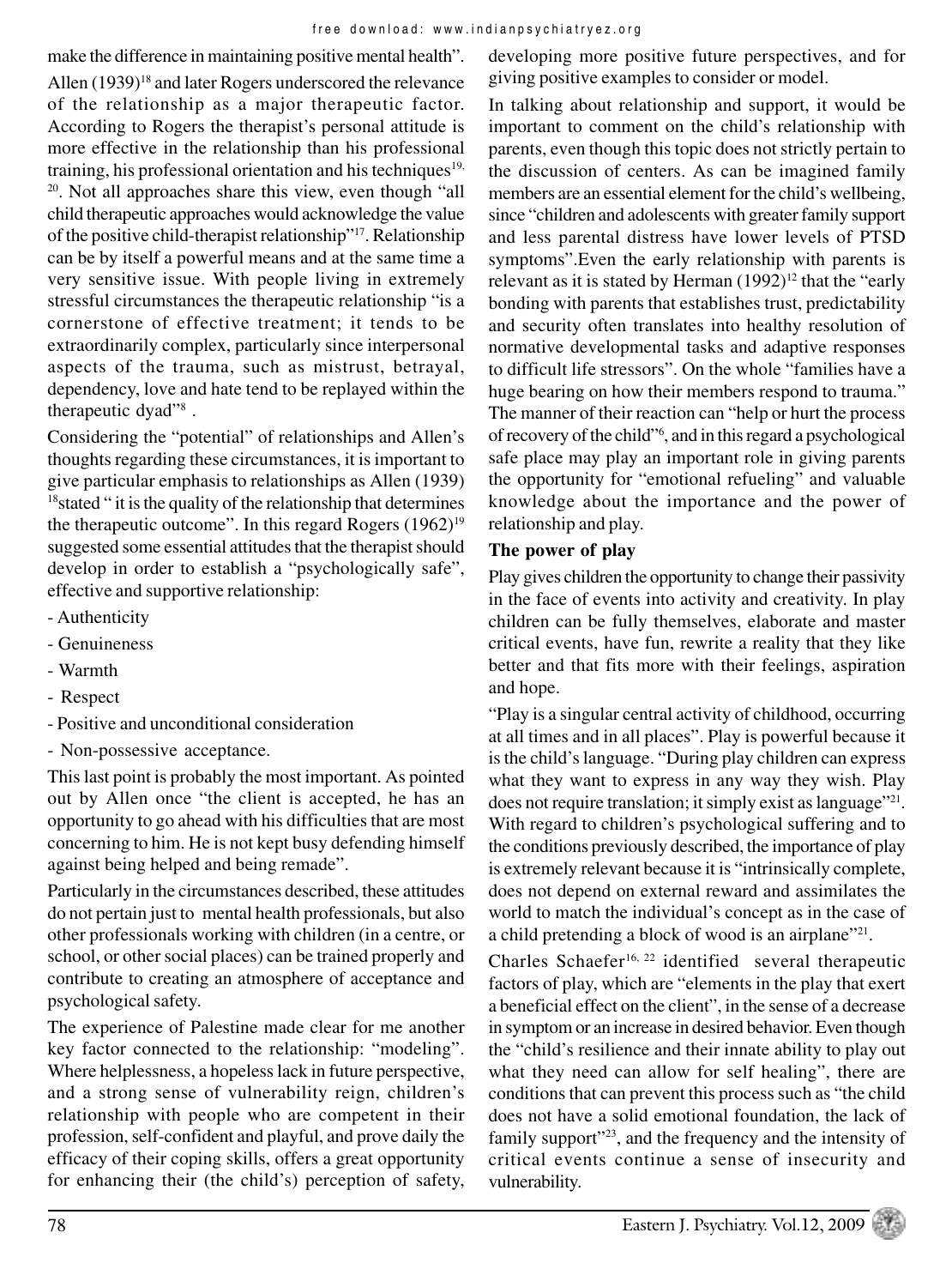In these cases professionals can intervene to facilitate and support children's natural self- healing course with a play therapy intervention.

Play therapy is the "the systematic use of a theoretical model to establish an interpersonal process wherein trained play therapists use the therapeutic powers of play to help clients prevent or resolve psychosocial difficulties and achieve optimal growth and development"<sup>24</sup>.

The following paragraphs are specifically aimed to highlight the importance of some of these factors in relation to repetitive trauma and other critical circumstances. A comprehensive overview of the therapeutic powers of play can be find in Charles Schaefer's work  $16, 22$ .

#### **Play therapy factors**

The application of play therapy to support children in relation to critical circumstances "is based upon the idea of exploiting the natural healing mechanisms of children" . In play therapy "there is a diversity of theoretical approaches that are currently being applied in clinical practice" and there is not a single one that fit with all situations<sup>25</sup>. The effectiveness of play therapy is not the result of differences in methodologies or techniques but relies on intrinsic agents of change or play therapy factors present in the play itself.

Below those factors considered more relevant according to the trauma situations so far described are introduced below.

# **FANTASY**

Among all therapeutic powers of play fantasy and imagination are probably the biggest ally for children in a scenario that does not leave too much space for hope and a new positive perspective. Christiensen, the inventor of Lego<sup>16</sup> said "the world of a child is as infinite as his imagination". Play encourages the use of fantasy and imagination and in a place where "to remove or act upon the stressor environment are severely limited"<sup>26</sup>, one of the most important roles for professionals would be to establish suitable conditions for children to encourage the expression of their fantasy and imagination.

In the world of fantasy and pretend play the external poor and hopeless world ceases to exist for a moment and does not count. The children "have the chance to "compensate for their real life weaknesses and their losses and satisfy their unmet needs"<sup>16</sup> .

# **POWER AND CONTROL**

Strictly connected with the previous point is the issue of power and control, which as it has been previously discussed, is a core element in psychic traumas. Play is an environment which children can control. "It is this sense or feeling of control rather than actual control, which is

essential to emotional development and positive to mental health."

Playing allows the child to set a therapeutic distance from traumatic circumstances and to restore positive emotional affect<sup>25</sup>, and it allows the child to make reality conform to their wishes and needs $^{22}$ .

# **CATHARSIS AND EMOTIONAL RELEASE**

Catharsis is defined by Nichols & Efran<sup>22</sup> as an activity that involves completing some or all of a previously restrained or interrupted sequence of self expression, such as crying or hitting. Together with some of the other play therapy factors, it can powerfully influence the reduction of anxiety and all those reactions linked to hypervigilance.

In a play setting the ways in which a child can find emotional release are as endless as his fantasy. Cars hitting, playing with swords, acting as a doctor, playing rescuer and rescued, hitting a punching ball, dolls fighting, etc., practically everything in the hands of children, when an atmosphere of safety and trust is built, have the potential to allow him or her the arousal and discharge of strong emotions.

# **COGNITIVE REAPPRAISAL**

Play sessions in an enjoyable and natural setting gives the child the unique possibility to explore and identify dysfunctional thoughts and beliefs and offers the possibility to correct and reframe them.

# **ABREACTION INTEGRATION**

# **OF TRAUMATIC EVENTS**

The core issue in individuals that develop PTSD is that traumatic experiences are imprinted as sensations or feeling states and are not categorized and integrated with other experiences<sup>27</sup>. The treatment of the traumatized individual should focus on elaboration of those experiences not inserted in one's personal narrative<sup>28</sup>.

This process of elaboration is naturally performed in children through play.Children deal with stress and traumas by playing out similar situations and gradually achieving mastery over them. In play the child is in control of the events and there is less anxiety because it is just pretend<sup>21</sup>. The therapist's role, in many cases would be just setting suitable conditions to make this process happen by itself. The therapist's task would be to arrange a suitable space and time, create a "acceptant atmosphere" and a trustful relationship to offer the possibility for the reenactment play to occur. When this process does not take place naturally, because the "child would never play out or deal with the issues of their abuse or trauma, finding it hard to remember all the details or that it was too overwhelming to approach"25, the therapist can instead guide the child